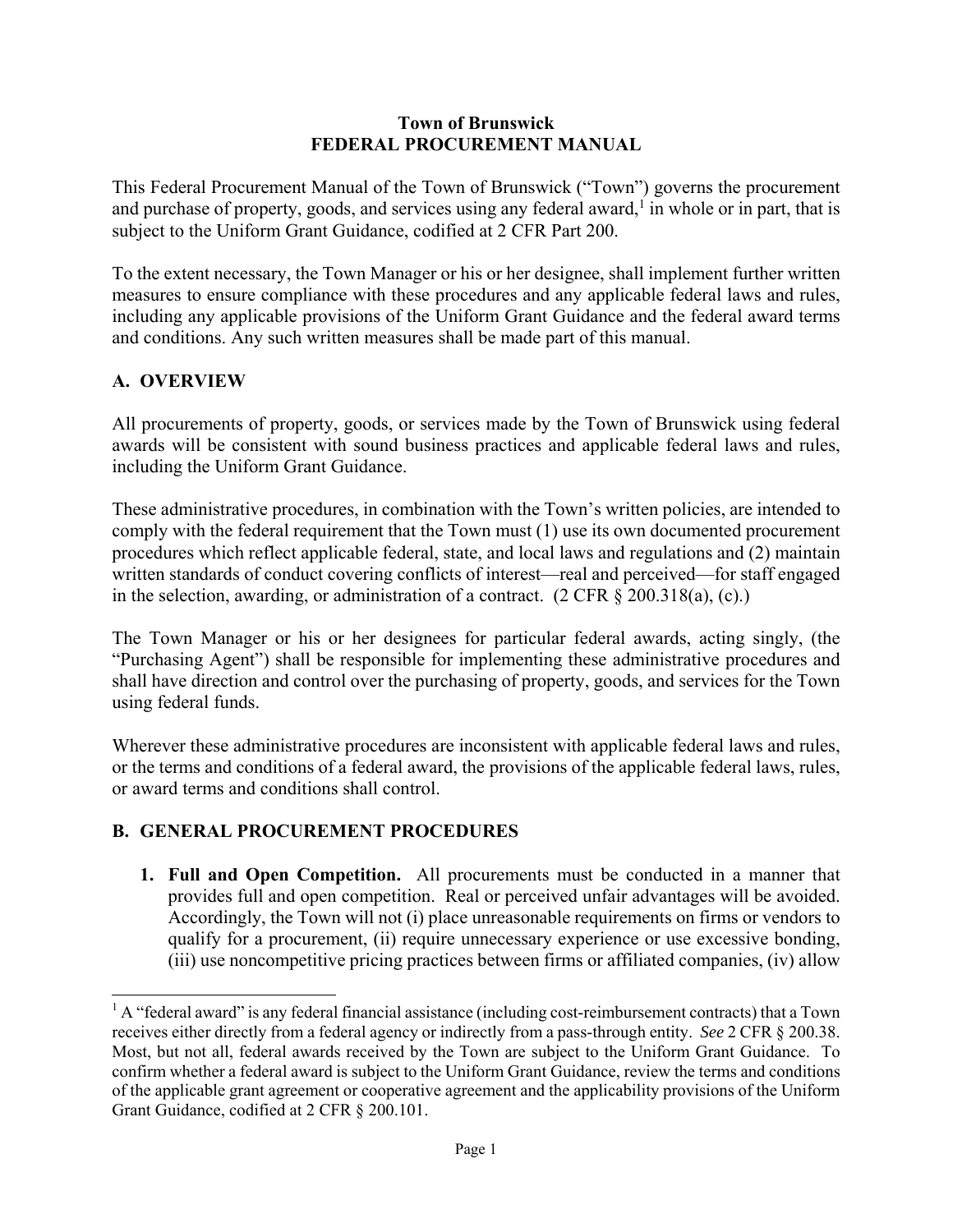organizational conflicts of interest, (v) specify a "brand name" product without allowing firms or vendors to offer an equal alternate product, or (vi) allow any arbitrary action in the procurement process. To ensure objective contractor performance and eliminate unfair competitive advantage, firms or vendors that develop or draft specifications, requirements, statements of work, invitations for bids, or requests for proposals must be excluded from competing for such procurements. (2 CFR § 200.319(a).)

- **2. Responsible Contractors.** The Town must award contracts only to responsible contractors who are able to perform successfully under the terms and conditions of a proposed procurement. Consideration will be given to such matters as contractor integrity, compliance with public policy, record of past performance, and financial and technical resources. (2 CFR § 200.318(h).)
- **3. Oversight of Contractors.** The Town must maintain a contract administration and oversight system to ensure that contractors perform in accordance with the terms, conditions, and specifications of their contracts or purchase orders. (2 CFR § 200.318(b).)
- **4. Avoiding Conflict of Interest.** No Town employee, officer, or agent may participate in the selection, award, or administration of a contract supported by a Federal award if he or she has a real or apparent conflict of interest. The officers, employees, and agents of Town may neither solicit nor accept gratuities, favors, or anything of monetary value from contractors or parties to subcontracts. Violations of such standards will result in disciplinary action up to and including employment termination.
- **5. Fostering Economy and Efficiency.** The Town must avoid purchasing unnecessary or duplicative items. Consideration should be given to consolidating or breaking out procurements to obtain a more economical purchase, and to using federal surplus equipment and property. Where appropriate, an analysis will be made of lease versus purchase alternatives, and any other appropriate analysis to determine the most economical approach. To foster greater economy and efficiency, consideration should also be given to: (i) entering into state and local intergovernmental agreements or inter-entity agreements where appropriate for procurement or use of common or shared goods and services, (ii) using federal excess and surplus property in lieu of purchasing new equipment and property whenever such use is feasible and reduces project costs, and (iii) using value engineering clauses in contracts for construction projects of sufficient size to offer reasonable opportunities for cost reductions.  $(2 \text{ CFR } \S 200.318(d)-(g))$ .
- **6. Geographical Preferences Prohibited.** The Town must conduct procurements so as to prohibit the use of statutorily or administratively imposed state or local geographical preferences in the evaluation of bids or proposals, except (i) where applicable federal statutes expressly mandate or encourage geographic preference or (ii) when contracting for architectural and engineering (A/E) services, so long as its application leaves an appropriate number of qualified firms to compete for the contract given the nature and size of the project. (2 CFR § 200.319(b).)
- **7. Clear and Accurate Technical Requirements.** The Town must have written selection procedures for procurements that incorporate a clear and accurate description of the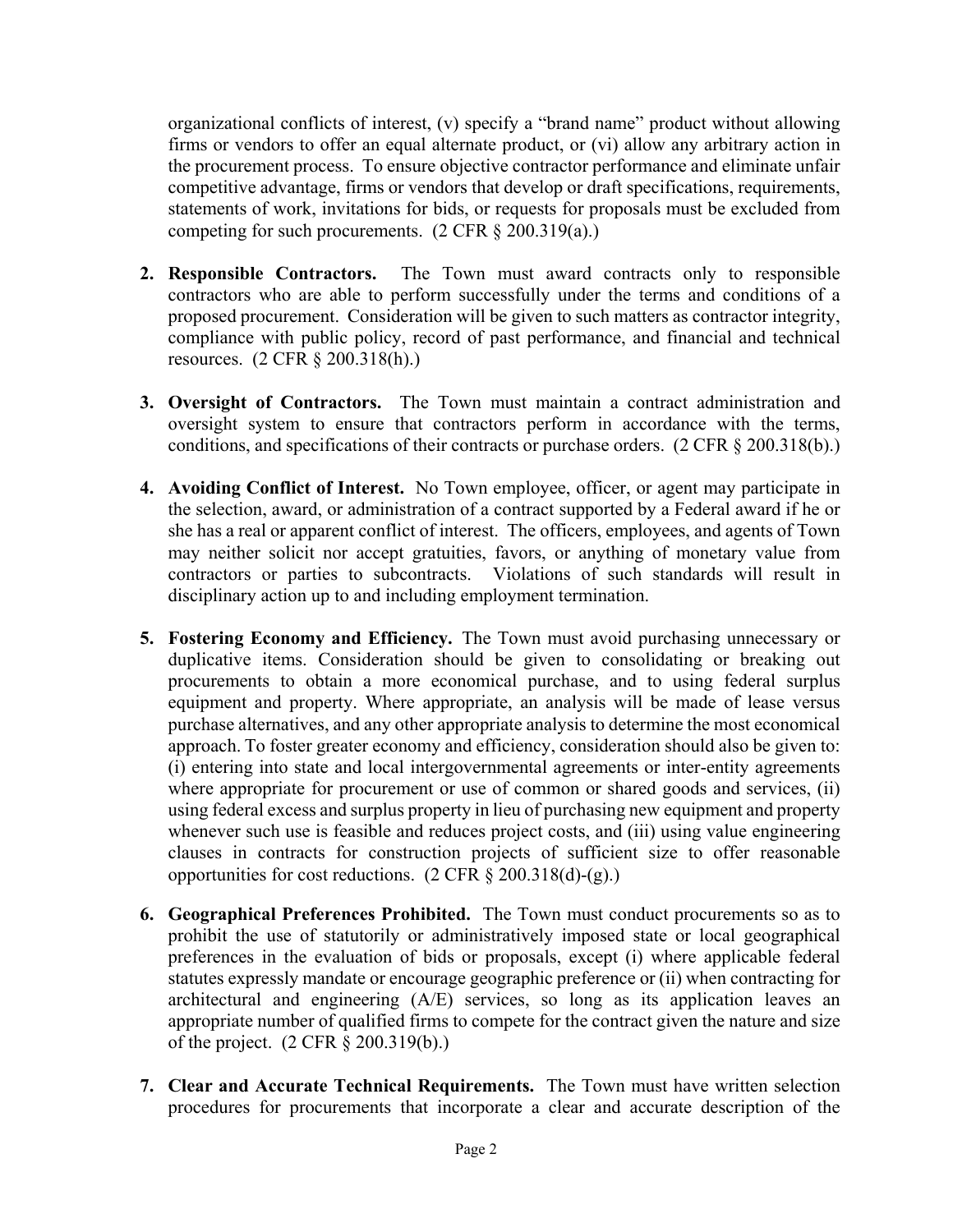technical requirements for the goods or services to be procured, identify all requirements which offerors must fulfill, and identify all other factors to be used in evaluating solicitations. Technical descriptions (i) must not, in competitive procurements, contain features which unduly restrict competition; (ii) may include a statement of the qualitative nature of the goods or services to be procured; (iii) when necessary, must set forth those minimum essential characteristics and standards to which goods or services must conform if they are to satisfy their intended use; (iv) should avoid detailed product specifications if possible; and (v) may use a brand name or equivalent description as a means to define performance or other salient requirements of procurement when it is impractical or uneconomical to make a clear and accurate description of the technical requirements (the specific features of the named brand which must be met by offerors must be clearly stated). (2 CFR § 200.319(c).)

# **C. PROCUREMENT METHODS AND THRESHOLDS**

 $\overline{a}$ 

- **1. Methods of Procurement.** When utilizing federal funds, the Town must use one of the following five methods of procuring goods or services: micropurchases, small purchases, sealed bids, competitive proposals (a.k.a. requests for proposals), and non-competitive proposals (a.k.a. sole source procurement). (2 CFR § 200.320.)
	- *a. Micropurchases (less than \$3,500 as of October 1, 2015)*. Micropurchases up to the federal micropurchase threshold  $(\$3,500$  as of October 1,  $2015)^2$  may be made without soliciting competitive quotations if the Purchasing Agent considers the price to be reasonable. To the extent practicable, the Purchasing Agent shall distribute subsequent purchases equitably among qualified suppliers, vendors, or firms. (2 CFR §§ 200.67,  $200.320(a)$ .)
	- *b. Small Purchases (\$150,000 or less as of October 1, 2015)*. Small purchases up to the federal simplified acquisition threshold  $(\$150,000$  as of October 1, 2015)<sup>3</sup> may be made using simple, informal procurement methods and without requiring sealed bids. For any such purchases, the Purchasing Agent must obtain price or rate quotes from an adequate number of qualified vendors or firms (preferably, from at least three qualified vendors or firms). The Purchasing Agent shall document any price or rate quotes received, whether written or oral. (2 CFR §§ 200.88, 200.320(b).)
	- *c. Sealed Bids (over \$150,000 as of October 1, 2015)*. For purchases in excess of the federal simplified acquisition threshold (\$150,000 as of October 1, 2015) where a complete, adequate, and realistic specification or purchase description is available, the Purchasing Agent shall issue a notice of written invitation for sealed bids in a manner reasonably calculated to attract qualified bidders and provide the bidders with sufficient

 $2^2$  For procurements utilizing federal funds obtained prior to October 1, 2015, the micropurchase threshold is \$3,000. The threshold is subject to adjustment every five years in the Federal Acquisition Regulations.

 $3$  For procurements utilizing federal funds obtained prior to October 1, 2015, the simplified acquisition threshold is \$100,000. The threshold is subject to adjustment every five years in the Federal Acquisition Regulations.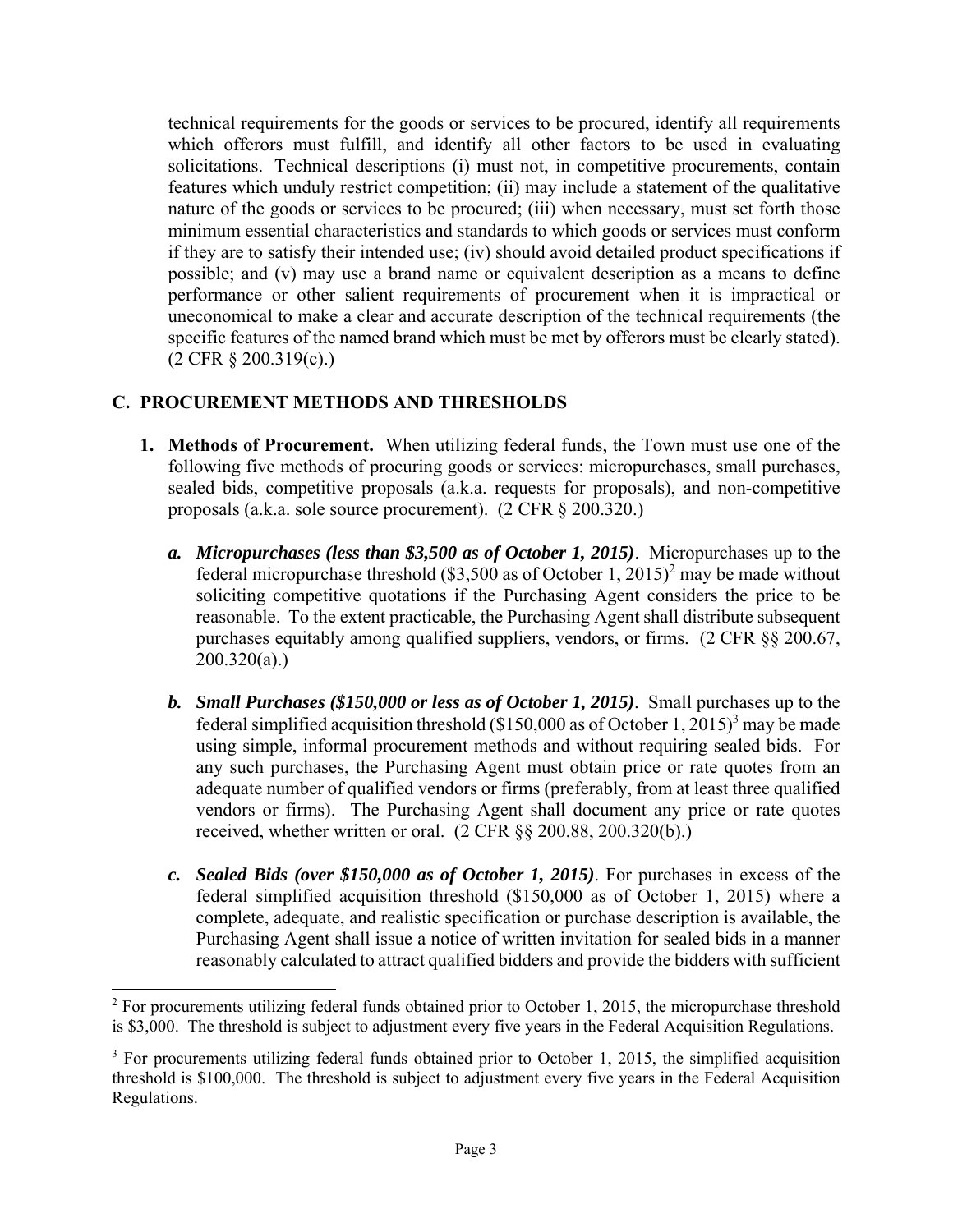response time. The invitation for bids shall provide a complete specification of the goods or services to be purchased. Bids shall be opened at the time and place prescribed in the invitation for bids. A firm fixed price (lump sum or unit price) contract award shall be made in writing to the lowest responsive and responsible bidder whose bid conforms to all material terms and conditions of the invitation to bid. Any or all bids may be rejected if there is a sound documented reason. (2 CFR §§ 200.88, 200.320(c).)

- *d. Requests for Proposals (over \$150,000 as of October 15, 2015)*. For purchases in excess of the simplified acquisition threshold (\$150,000 as of October 1, 2015), when conditions are not appropriate for the use of sealed bids because the goods or services sought cannot be defined or specified such that bids will not be comparable, the Purchasing Agent shall issue a request for proposals ("RFP") to solicit the goods or services. Typically, the RFP seeks proposals that are evaluated qualitatively such that price is not the primary evaluation criterion. Contracts may be awarded on either a fixed price or cost-reimbursement basis. If this procurement method is used, the following requirements apply:
	- RFPs must be publicized in a manner reasonably calculated to attract qualified vendors or firms, and RFPs must identify all evaluation factors and their relative importance. Proposals shall be reviewed by the Purchasing Agent or a selection committee identified in the RFP. Any response to an RFP must be considered to the maximum extent practical;
	- Proposals must be solicited from at least two qualified sources; and
	- The Purchasing Agent shall award a contract to the responsible vendor or firm whose proposal is most advantageous to the Town, with price and other factors considered; however, any and all proposals may be rejected if there is a sound documented reason.

The Purchasing Agent may use competitive proposal procedures for qualificationsbased procurement of architectural/engineering (A/E) professional services whereby competitors' qualifications are evaluated and the most qualified competitor is selected, subject to negotiation of fair and reasonable compensation. The method, where price is not used as a selection factor, may only be used in procurement of A/E professional services. It cannot be used to purchase other types of services even if A/E firms are a potential source to perform the proposed effort. (2 CFR § 200.320(d).)

- *e. Non-Competitive Proposals (Sole Source); Emergencies*. Procurements may be made through a non-competitive process (i.e., through the solicitation of a proposal from only one source) only when one or more of the following circumstances apply:
	- The item is available only from a single source;
	- An exigency or emergency for the requirement will not permit a delay resulting from competitive solicitation;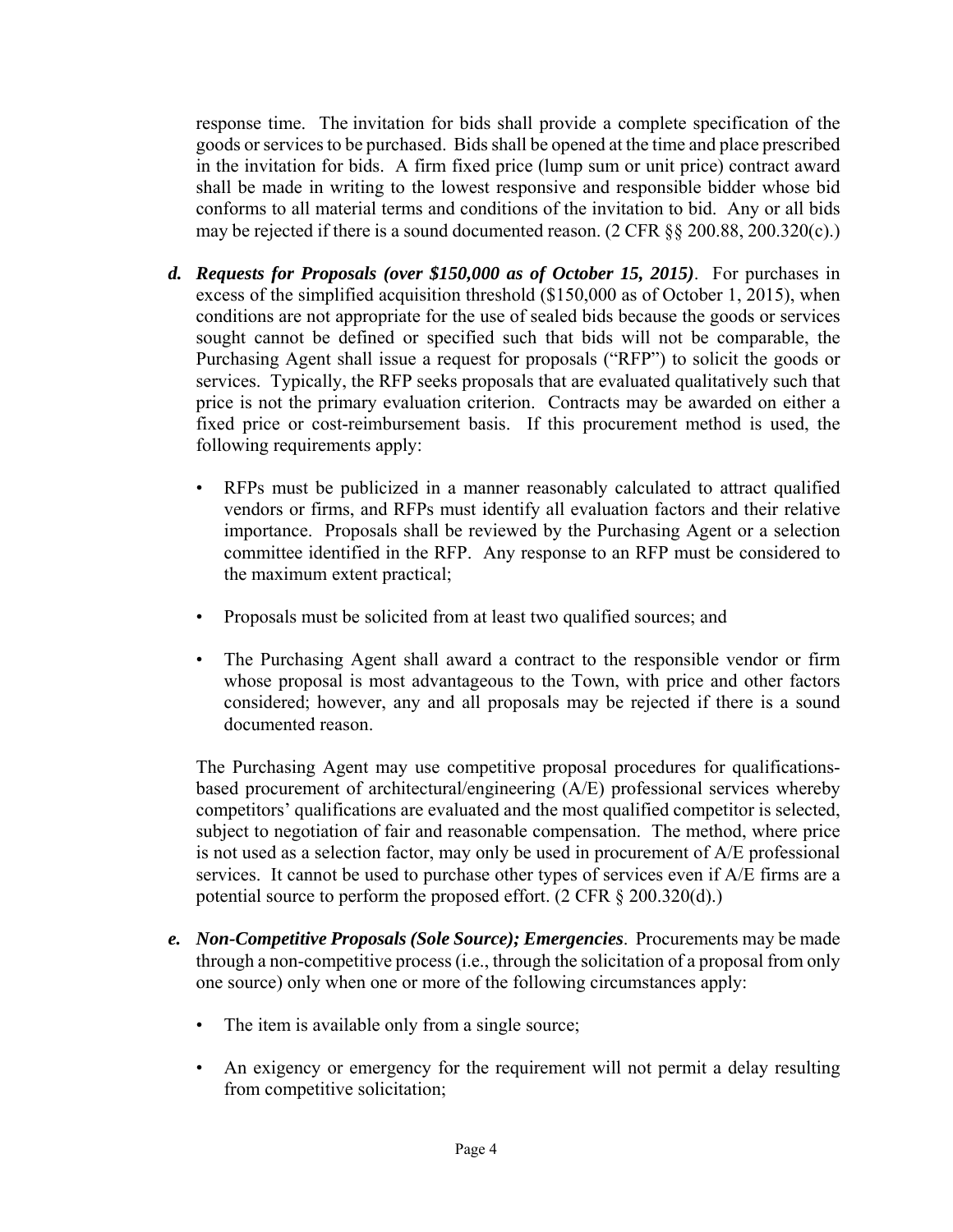- The federal awarding agency or pass-through entity expressly authorizes non-competitive proposals in response to a written request; or
- After solicitation of a number of vendors or firms, competition is determined inadequate.

The Purchasing Agent must document the basis for the sole source procurement by documenting the basis for any exigency or emergency, obtaining express authorization from the federal awarding agency or pass-through entity, or demonstrating a good faith effort on the part of the Town to solicit proposals from a number of sources. (2 CFR §§ 200.320(e), 200.324(b)(2).)

- **2. Purchases Over \$25,000.** For purchases exceeding \$25,000, prior to contracting with a vendor, the Purchasing Agent shall use the System for Award Management (SAM) to search for the vendor by name, tax identification number, or another characteristic to make sure that the vendor has not been suspended or debarred from performing federally funded work. (2 CFR § 200.205.)
- **3. Purchases Over the Simplified Acquisition Threshold (\$150,000 as of October 1, 2015).** The following additional procedures apply to purchases exceeding the simplified acquisition threshold:
	- *a. Cost/Price Analysis.* 
		- (i) The Purchasing Agent must perform a cost or price analysis in connection with every procurement in excess of the simplified acquisition threshold, including contract modifications. The method and degree of analysis depends on the facts surrounding the particular situation, but as a starting point, the Purchasing Agent must make independent estimates before receiving bids or proposals.
		- (ii) The Purchasing Agent must negotiate profit as a separate element of the price for each contract in which there is no price competition and in all cases where cost analysis is performed. To establish a fair and reasonable profit, consideration must be given to the complexity of the work to be performed, the risk borne by the contractor, the contractor's investment, the amount of subcontracting, the quality of its record of past performance, and industry profit rates in the surrounding geographical area for similar work.
		- (iii) Costs or prices based on estimated costs for contracts under a federal award are allowable only to the extent that costs incurred or cost estimates included in negotiated prices would be allowable under Subpart E (Cost Principles) of 2 CFR Part 200. The Town may reference its own cost principles that comply with the federal cost principles.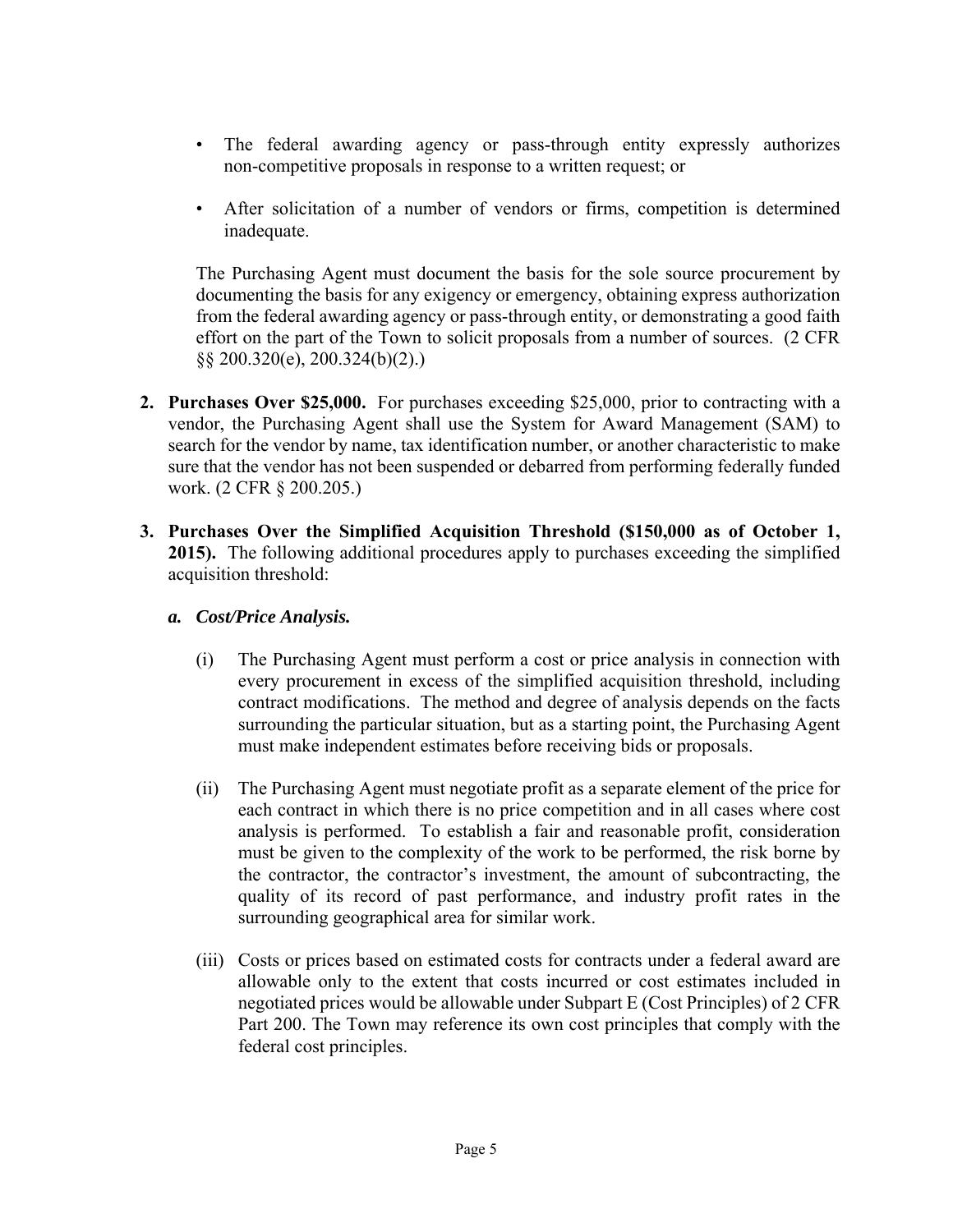(iv) The cost plus a percentage of cost and percentage of construction cost methods of contracting shall not be used.

(2 CFR § 200.323.)

- *b. Bonding Requirements.* For construction or facility improvement contracts or subcontracts in excess of the simplified acquisition threshold, the following bonds, or equivalent, are required:
	- (i) A bid guarantee from each bidder equivalent to 5% of the bid price. The "bid guarantee" must consist of a firm commitment such as a bid bond, certified check, or other negotiable instrument accompanying a bid as assurance that the bidder will, upon acceptance of the bid, execute such contractual documents as may be required within the time specified;
	- (ii) A performance bond on the part of the contractor for 100% of the contract price. A "performance bond" is one executed in connection with a contract to secure fulfillment of all the contractor's obligations under such contract; and
	- (iii) A payment bond on the part of the contractor for 100% of the contract price. A "payment bond" is one executed in connection with a contract to assure payment as required by law of all persons supplying labor and material in the execution of the work provided for in the contract.

(2 CFR § 200.325.)

## **D. CONTRACTING WITH SMALL & MINORITY BUSINESSES, WOMEN'S BUSINESS ENTERPRISES, AND LABOR SURPLUS AREA FIRMS**

The Purchasing Agent must take all necessary affirmative steps to assure that small & minority businesses, women's business enterprises, and labor surplus area firms are used when possible. Affirmative steps must include:

- 1. Placing qualified small & minority businesses and women's business enterprises on solicitation lists;
- 2. Assuring that small & minority businesses and women's business enterprises are solicited whenever they are potential sources;
- 3. Dividing total requirements, when economically feasible, into smaller tasks or quantities to permit maximum participation by small & minority businesses and women's business enterprises;
- 4. Establishing delivery schedules, where the requirement permits, which encourage participation by small & minority businesses and women's business enterprises;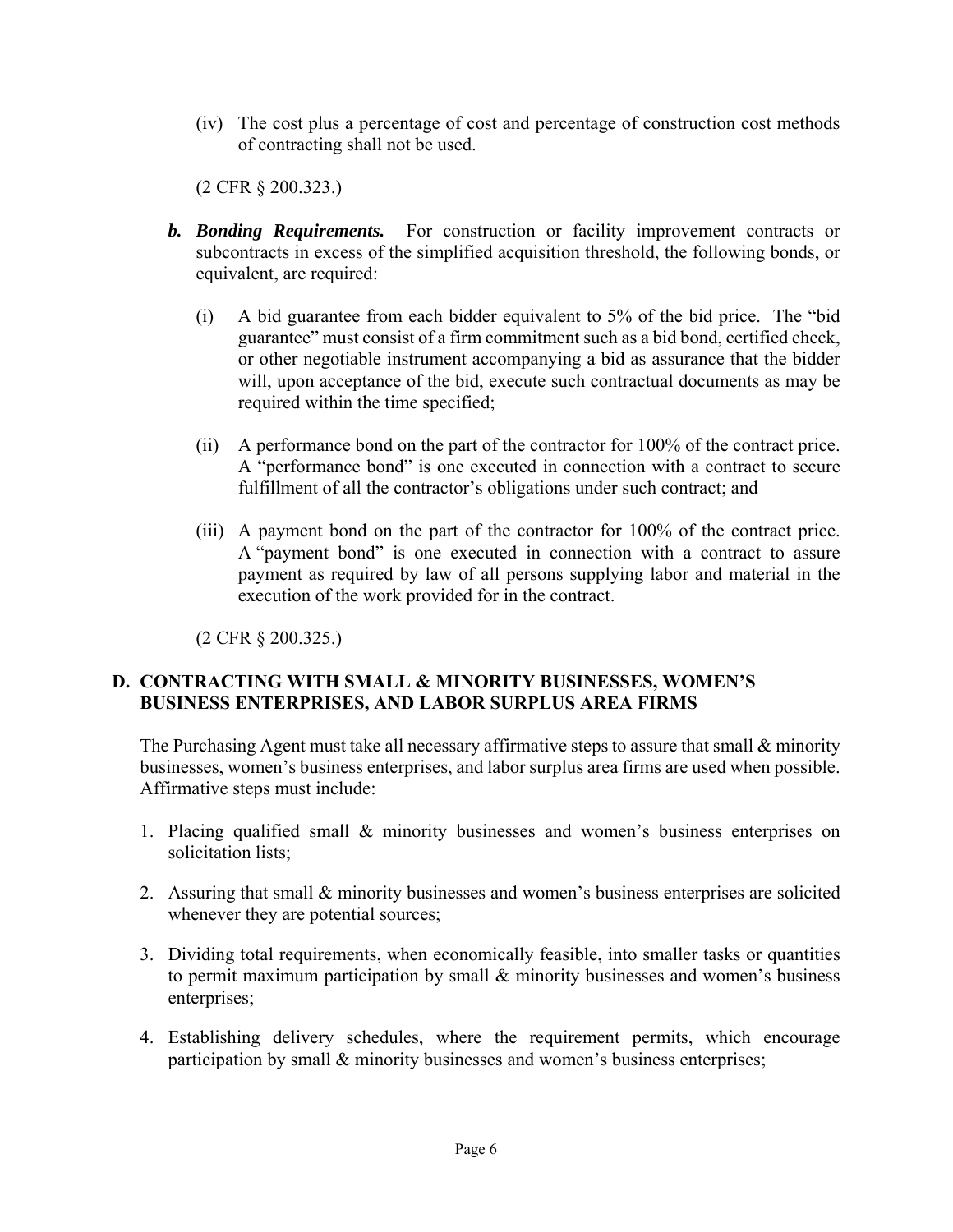- 5. Using the services and assistance, as appropriate, of such organizations as the Small Business Administration and the Minority Business Development Agency of the Department of Commerce; and
- 6. Requiring the prime contractor, if subcontracts are to be allowed, to take the affirmative steps listed in paragraphs (1) through (5) of this section.

(2 CFR § 200.321.)

## **E. CONTRACTS ARISING FROM PROCUREMENTS**

- **1. Contract Administrator.** Prior to the execution of a contract funded by a federal award, the Town should name a Contract Administrator. The Contract Administrator shall be responsible for the tasks, technical requirements, service performance, and verification that payments are in compliance with the contract. (2 CFR § 200.319.)
- **2. Contract Provisions.** Any contract entered into between the Town and a firm or vendor who is to be compensated using a federal award or a portion thereof must contain the applicable contract provisions described in Appendix I. (2 CFR § 200.326.)
- **3. Subrecipient and Contractor Determinations.** The Town must make case-by-case determinations whether each agreement it makes for the disbursement of federal funds casts the party receiving the funds in the role of a subrecipient or a contractor. The Town shall make this classification using its judgment based on the following factors, as well as any additional guidance supplied by the federal awarding agency:
	- *a. Contractors*. A contract is for the purpose of obtaining goods and services for the party's own use and creates a procurement relationship with the contractor. (*See* 2 CFR § 200.22.) Characteristics indicative of a procurement relationship between the Town and a contractor are when the contractor (i) provides the goods and services within normal business operations; (ii) provides similar goods or services to many different purchasers; (iii) normally operates in a competitive environment; (iv) provides goods or services that are ancillary to the operation of the federal program; and (v) is not subject to compliance requirements of the federal program as a result of the agreement, though similar requirements may apply for other reasons.
	- *b. Subrecipients*. A subaward is for the purpose of carrying out a portion of a federal award and creates a federal assistance relationship with the subrecipient. (*See* 2 CFR § 200.92.) Characteristics which support the classification of a party receiving federal funds as a subrecipient include when the party (i) determines who is eligible to receive what federal assistance; (ii) has its performance measured in relation to whether objectives of a federal program were met; (iii) has responsibility for programmatic decision making; (iv) is responsible for adherence to applicable federal program requirements specified in the federal award; and (v) in accordance with its agreement, uses the federal funds to carry out a program for a public purpose specified in authorizing statute, as opposed to providing goods or services for the benefit of the pass-through entity.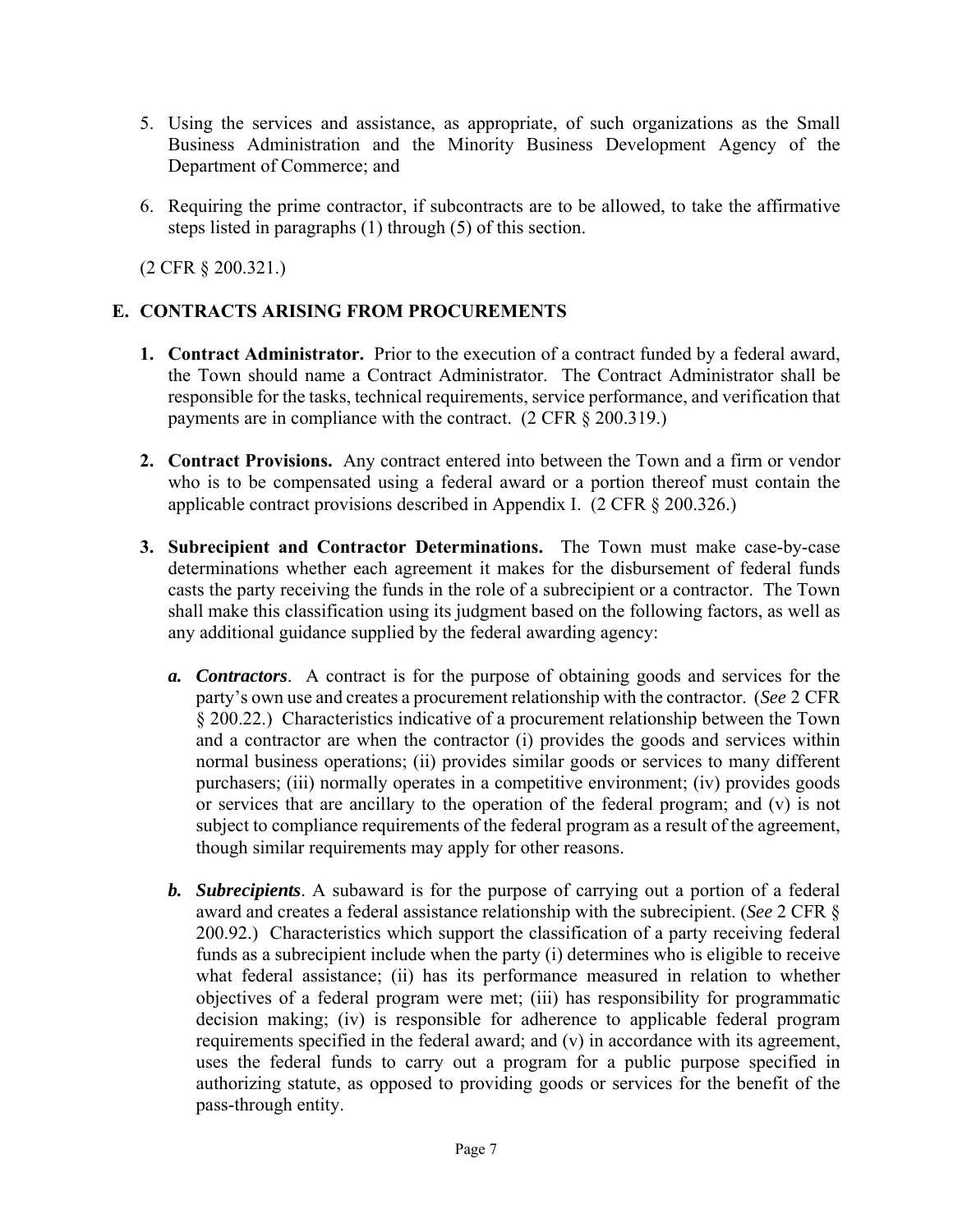If the party receiving the funds is classified by the Town as a subrecipient, the Town must:

- (i) Ensure that every subaward is clearly identified to the subrecipient as a subaward and includes the following information:
	- Federal Award Identification: (a) Subrecipient name (which must match the name associated with its unique entity identifier); (b) subrecipient's unique entity identifier; (c) Federal Award Identification Number (FAIN); (d) federal award date (*see* 2 USC § 200.39) of award to the recipient by the federal agency; (e) subaward period of performance start and end date; (f) amount of federal funds obligated by this action by the Town to the subrecipient; (g) total amount of federal funds obligated to the subrecipient by the Town including the current obligation; (h) total amount of the federal award committed to the subrecipient by the Town; (i) federal award project description, as required to be responsive to the Federal Funding Accountability and Transparency Act (FFATA); (j) name of federal awarding agency, Town, and contact information for awarding official of the Town; (k) CFDA number and name (the Town must identify the dollar amount made available under each federal award and the CFDA number at time of disbursement); (k) identification of whether the award is R&D; and (l) indirect cost rate for the federal award (including if the *de minimis* rate is charged per 2 USC § 200.414).
	- All requirements imposed by the Town on the subrecipient so that the federal award is used in accordance with federal statutes, regulations, and the terms and conditions of the federal award.
	- Any additional requirements that the Town imposes on the subrecipient so as to meet its own responsibility to the federal awarding agency, including identification of any required financial and performance reports.
	- An approved federally recognized indirect cost rate negotiated between the subrecipient and the federal government or, if no such rate exists, either a rate negotiated between the Town and the subrecipient or a *de minimis* indirect cost rate as defined in 2 USC  $\S$  200.414(f).
	- A requirement that the subrecipient permit the Town and auditors to have access to the subrecipient's records and financial statements as necessary for the Town to meet the requirements of 2 USC  $\S 331$ .
	- Appropriate terms and conditions concerning closeout of the subaward.
- (ii) Evaluate each subrecipient's risk of noncompliance with federal statutes, regulations, and the terms and conditions of the subaward for purposes of determining the appropriate subrecipient monitoring described below, which may include consideration of such factors as: (a) the subrecipient's prior experience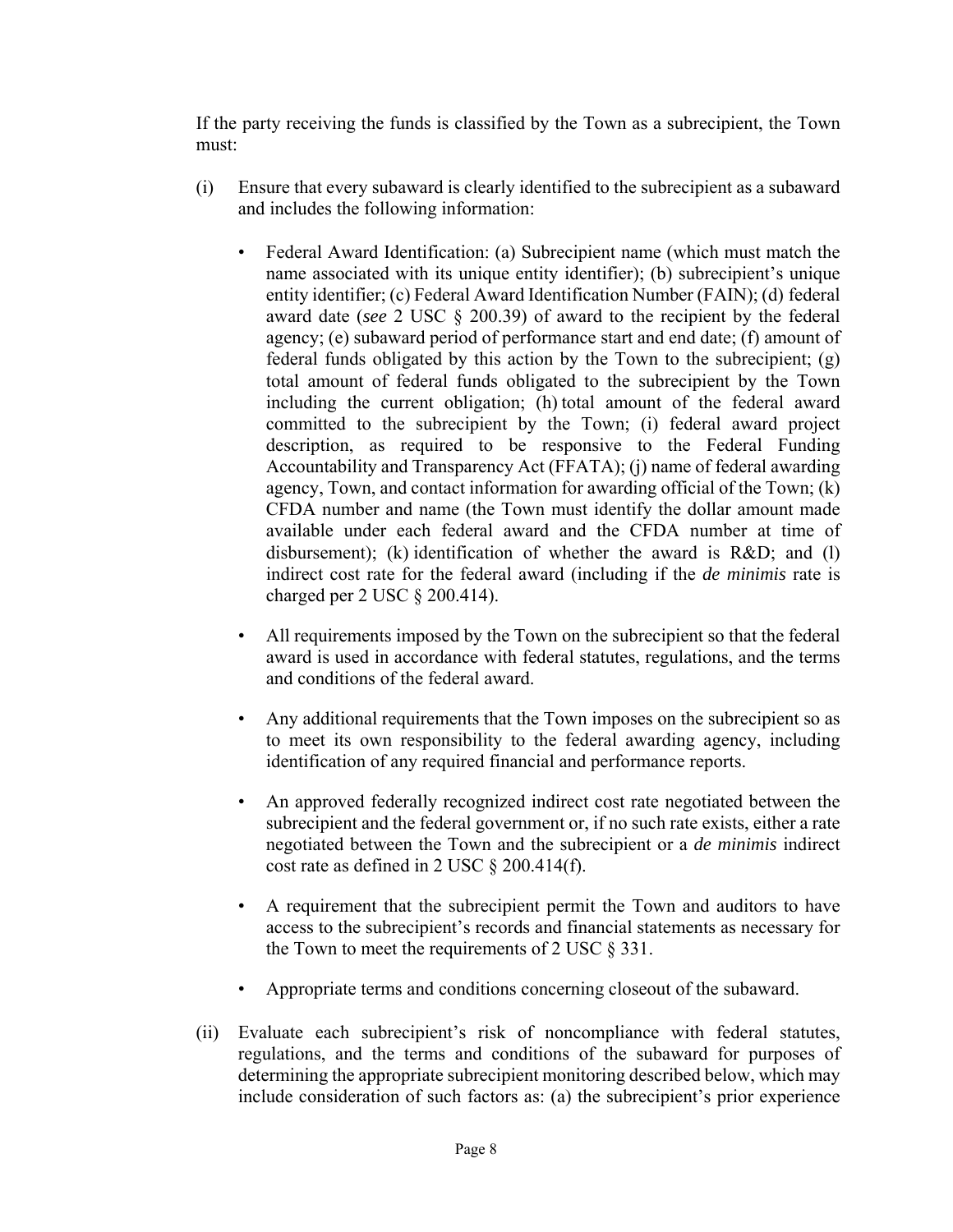with the same or similar subawards; (b) the result of previous audits including whether or not the subrecipient receives a Single Audit in accordance with Subpart F—Audit Requirements—of 2 USC Part 200, and the extent to which the same or similar subaward has been audited as a major program; (c) whether the subrecipient has new personnel or new or substantially changed systems; and (d) the extent and results of federal awarding agency monitoring.

- (iii) Consider imposing specific subaward conditions upon a subrecipient as described in 2 USC § 200.207.
- (iv) Monitor the activities of the subrecipient as necessary to ensure that the subaward is used for authorized purposes, in compliance with federal statutes, regulations, and the terms and conditions of the subaward; and that subaward performance goals are achieved. Town monitoring of the subrecipient must include: (a) reviewing financial and performance reports required by the Town; (b) following up and ensuring that the subrecipient takes timely and appropriate action on all deficiencies pertaining to the federal award provided to the subrecipient from the Town detected through audits, on-site reviews, and other means; and (c) issuing a management decision for audit findings as required by 2 USC § 200.521. Depending on the Town's assessment of risk posed by the subrecipient, the following monitoring tools may be useful to ensure proper accountability and compliance with program requirements and performance goals: (a) providing subrecipients with training and technical assistance; (b) performing on-site reviews of the subrecipient's program operations; and (c) arranging for agreedupon-procedures engagements as described in 2 USC § 200.425 (audit services).
- (v) Verify that each subrecipient is audited as required by Part F (Audit Requirements) of 2 USC Part 200 when it is expected that the subrecipient's federal awards expanded during the respective fiscal year equaled or exceeded the threshold set forth in 2 USC § 200.501.
- (vi) Consider whether the results of the subrecipient's audits, on-site reviews, or other monitoring indicate conditions that necessitate adjustments to the Town's own records.
- (vii) Consider taking enforcement action against noncompliant subrecipients as described in 2 USC § 200.338.

(2 CFR §§ 200.330, 200.331.)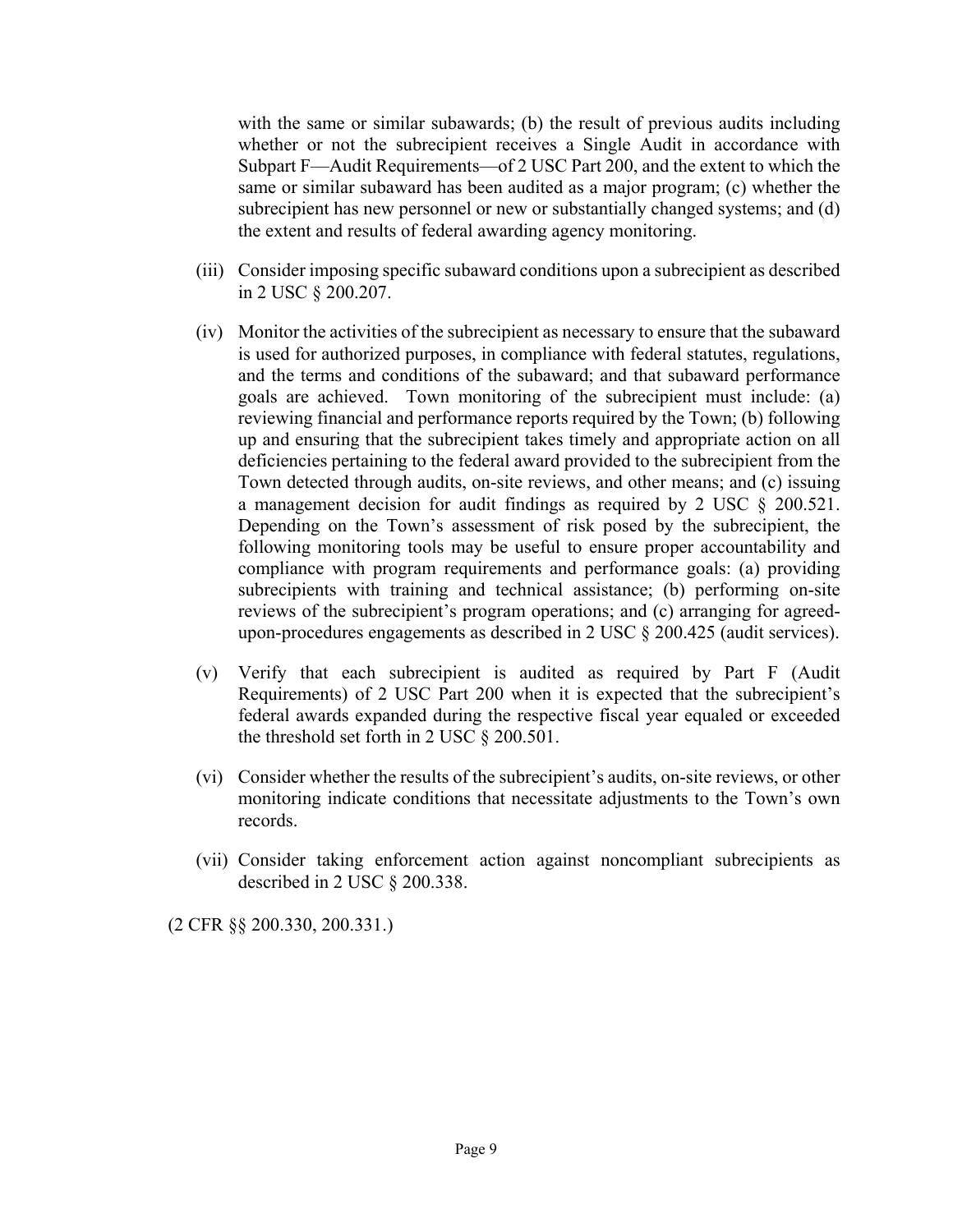## **F. RECORDS**

- *a. Recordkeeping*. The Town must maintain records sufficient to detail the history of procurement utilizing federal funds. Records must include the following: (i) rationale for the method of procurement, (ii) selection of contract type, (iii) contract selection or rejection, and (iv) the basis for the contract price.
- *b. Record Retention Requirements*. The Town must maintain records related to each federal procurement for a period of three years from the date of submission of the final expenditure report or, for federal awards that are renewed quarterly or annually, from the date of the submission of the quarterly or annual financial report, respectively, as reported to the federal awarding agency or Town in the case of a subrecipient. The following exceptions apply:
	- (i) If any litigation, claim, or audit is started before the expiration of the 3-year period, the records must be retained until all litigation, claims, or audit findings involving the records have been resolved and final action taken.
	- (ii) When the Town is notified in writing by the federal awarding agency, cognizant agency for audit, oversight agency for audit, cognizant agency for indirect costs, or pass-through entity to extend the retention period.
	- (iii) Records for real property and equipment acquired with federal funds must be retained for 3 years after final disposition.
	- (iv) When records are transferred to or maintained by the federal awarding agency or pass-through entity, the 3-year retention requirement is not applicable to the Town.
	- (v) Records for program income transactions after the period of performance. In some cases, federal fund recipients must report program income after the period of performance. Where there is such a requirement, the retention period for the records pertaining to the earning of the program income starts from the end of the Town's fiscal year in which the program income is earned.
	- (vi) Indirect cost rate proposals and cost allocations plans. This paragraph applies to the following types of documents and their supporting records: indirect cost rate computations or proposals, cost allocation plans, and any similar accounting computations of the rate at which a particular group of costs is chargeable (such as computer usage chargeback rates or composite fringe benefit rates).

 If the proposal, plan, or other computation is required to be submitted to the federal government (or to the pass-through entity) to form the basis for negotiation of the rate, then the 3-year retention period for its supporting records starts from the date of such submission.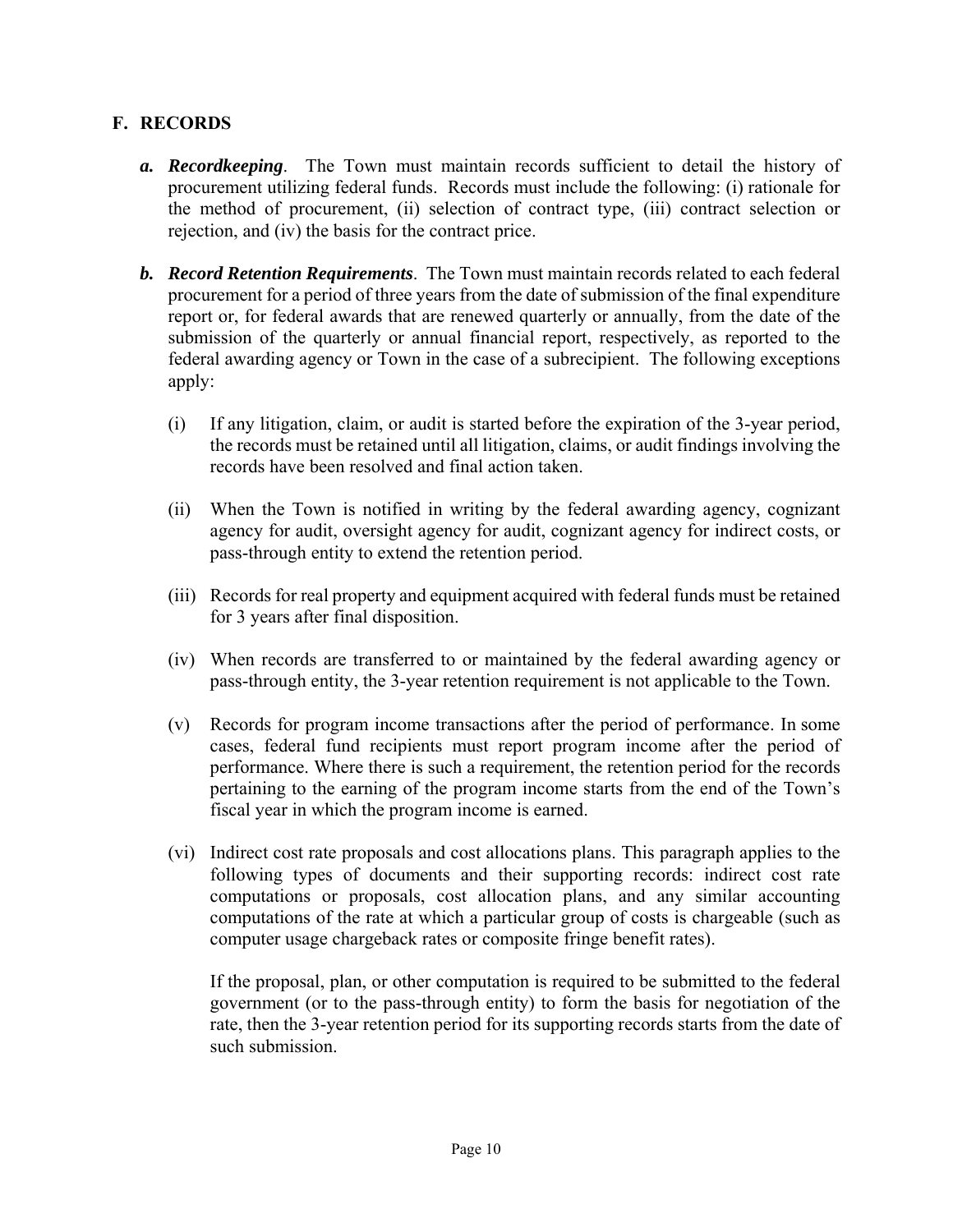If the proposal, plan, or other computation is not required to be submitted to the federal government (or to the pass-through entity) for negotiation purposes, then the 3-year retention period for the proposal, plan, or computation and its supporting records starts from the end of the fiscal year (or other accounting period) covered by the proposal, plan, or other computation.

(2 CFR §§ 200.318(i), 200.333.)

#### **G. PROTESTS AND CLAIMS**

 $\overline{a}$ 

The Town is solely responsible, in accordance with good administrative practice and sound business judgment, for the settlement of all contractual and administrative issues arising out of procurements of goods or services under federal awards. Except as may be otherwise provided in a written request for proposals or other solicitation of the Town, these procedures are available to proposers for the purpose of handling and resolving disputes relating to such procurements, including evaluation and selection, protests of awards, disputes, and claims relating to the selection process and contract award.<sup>4</sup> A protestor must exhaust all of these administrative remedies before pursuing a protest with the federal grant agency or in any court of law. For purposes of this section, the term "proposer" means any person or entity that has submitted a bid or a proposal in response to an RFP or other solicitation to the Town, or a person or entity that is a prospective bidder or offeror and who has a demonstrated direct economic interest in the results of the procurement.

- **1. Protest Submission Requirements**. To be considered by the Town, a protest must be made in writing, supported by sufficient information to enable the protest to be fairly evaluated, and submitted within the time periods set forth herein. At minimum, protests must include (i) the name, phone number, and address of the protester; (ii) identification of the detailed and specific provision(s) of applicable federal or state law which would be allegedly violated by the procurement; (iii) copies of all exhibits, evidence, or documents supporting the protest; and (iv) a concise description of all remedies or relief requested.
- **2. Pre-Award Protests**. Pre-award protests are protests based upon the content of the solicitation documents. Any protest to the terms, conditions, or specifications set forth in a solicitation must be submitted to the Purchasing Agent or the contract administrator, if a contract administrator is identified in the solicitation, within 5 calendar days after the issuance of the solicitation. All such protests will be considered by the Purchasing Agent, or the contract administrator as appropriate, prior to the solicitation due date, and a written decision will be provided to the protestor. A decision of the Purchasing Agent or contract administrator is final, and no further protest or appeal of the terms, conditions, or specifications of any solicitation will be considered by the Town Council.

<sup>&</sup>lt;sup>4</sup> These protest procedures are not available to contractors or third parties for the purpose of handling and resolving disputes, claims or litigation arising in the course of contract formation or contract administration. Any such disputes, claims or litigation will be handled and resolved in accordance with applicable contract terms, if any, and applicable law.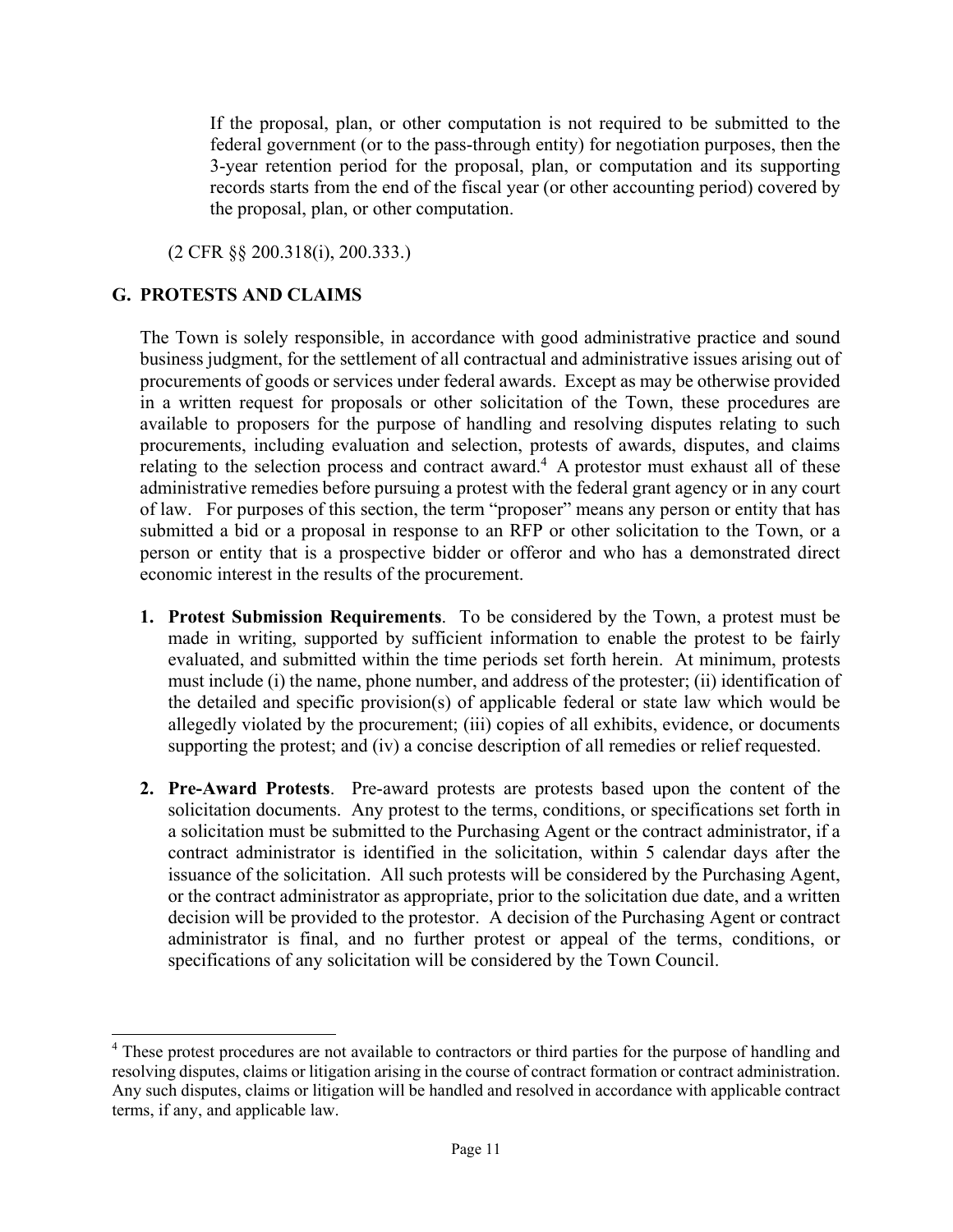**3. Protests of Proposal Evaluations and Award Decision**. Proposers shall be notified of any award decision by a written or oral notice of the award. This notice shall be transmitted to each proposer at the address, email address, or telephone number contained in its proposal. Any proposer whose proposal has not lapsed may protest an award decision on any ground arising from the evaluation of proposals or the award decision, but not on any ground specified in the "Pre-Award Protests" category, above. Any such protest must be submitted to the Purchasing Agent or the contract administrator, if a contract administrator is identified in the solicitation, within 3 calendar days after notice of the award. All such protests will be considered by a Protest Review Subcommittee, composed of members selected by the Town Council in its sole discretion. A written decision from the Protest Review Subcommittee stating the grounds for allowing or denying the protest shall be transmitted to the protestor before a final contract award is made. A decision of the Protest Review Subcommittee is final, and no further protest or appeal will be considered by the Town Council.

(2 CFR § 200.318(k).)

## **H. FEDERAL AWARDING AGENCY OR PASS-THROUGH ENTITY REVIEW**

- 1. The Town must make available, upon request of the federal awarding agency or passthrough entity, technical specifications on proposed procurements where the federal awarding agency or pass-through entity believes such review is needed to ensure that the item or service specified is the one being proposed for acquisition. This review generally will take place prior to the time the specification is incorporated into a solicitation document. However, if the Town desires to have the review accomplished after a solicitation has been developed, the federal awarding agency or pass-through entity may still review the specifications, with such review usually limited to the technical aspects of the proposed purchase.
- 2. The Town must make available upon request, for the federal awarding agency or passthrough entity, pre-procurement review, procurement documents, such as requests for proposals or invitations for bids, or independent cost estimates, when:
	- a. The Town's procurement procedures or operation fails to comply with the procurement standards in 2 CFR Part 200;
	- b. The procurement is expected to exceed the simplified acquisition threshold and is to be awarded without competition or only one bid or offer is received in response to a solicitation;
	- c. The procurement, which is expected to exceed the simplified acquisition threshold, specifies a "brand name" product;
	- d. The proposed contract is more than the simplified acquisition threshold and is to be awarded to other than the apparent low bidder under a sealed bid procurement; or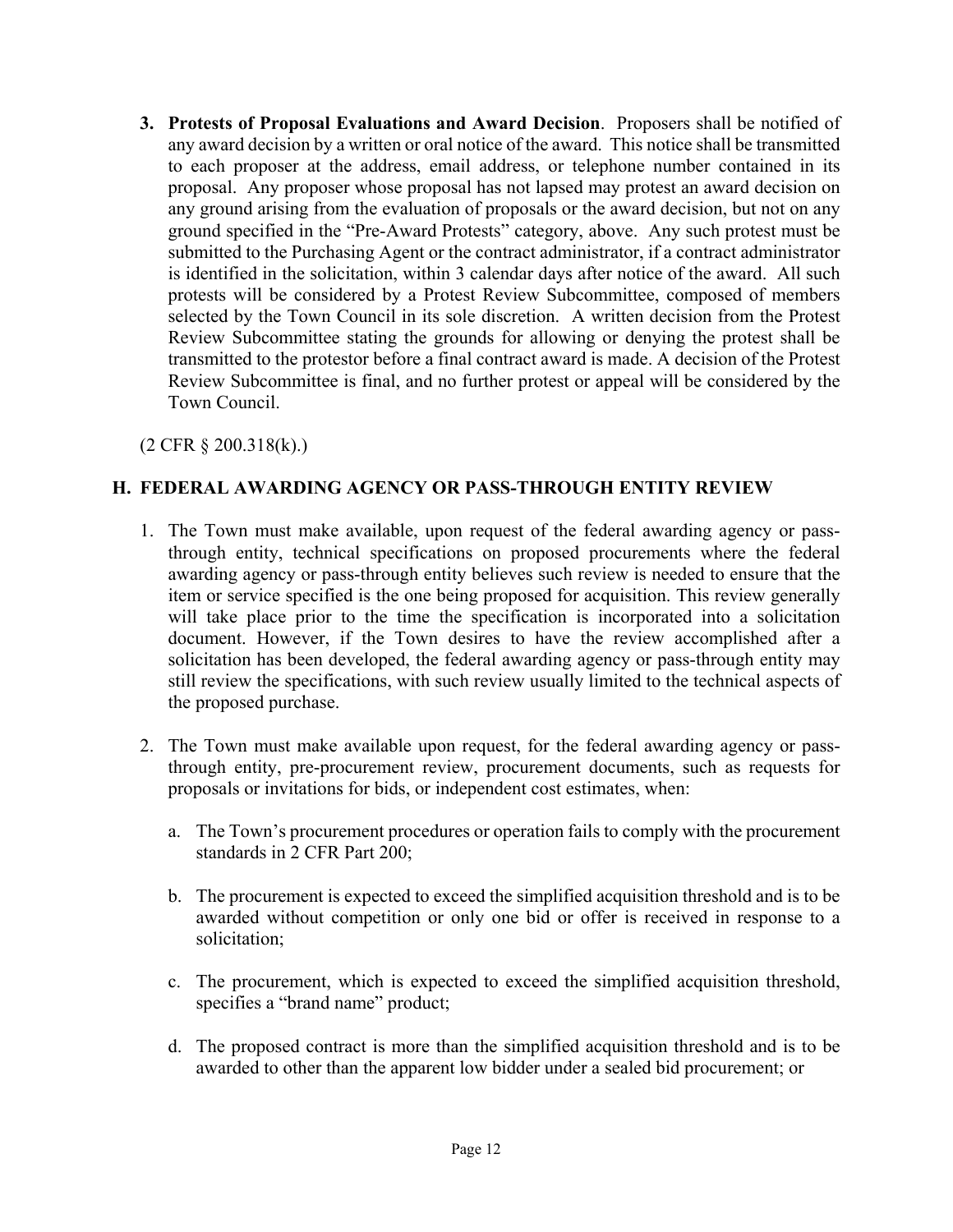e. A proposed contract modification changes the scope of a contract or increases the contract amount by more than the simplified acquisition threshold.

The Town is exempt from the pre-procurement review in this paragraph if the federal awarding agency or pass-through entity determines that its procurement systems comply with the standards of 2 CFR Part 200.

- 3. The Town may request that its procurement system be reviewed by the federal awarding agency or pass-through entity to determine whether its system meets these standards in order for its system to be certified. Generally, these reviews must occur where there is continuous high-dollar funding, and third party contracts are awarded on a regular basis.
- 4. The Town may self-certify its procurement system. Such self-certification must not limit the federal awarding agency's right to survey the system. Under a self-certification procedure, the federal awarding agency may rely on written assurances from the Town that it is complying with these standards. The Town must cite specific policies, procedures, regulations, or standards as being in compliance with these requirements and have its system available for review.

(2 CFR § 200.324.)

#### **I. EXCEPTIONS TO THESE ADMINISTRATIVE PROCEDURES**

The requirements set forth in these administrative procedures do not apply to:

- 1. Block grants awards authorized by the Omnibus Budget Reconciliation Act of 1981 (including Community Services);
- 2. Classes of federal awards identified as exceptions by the Office of Management and Budget; or
- 3. Any circumstance where the provisions of federal statutes or regulations differ from the provisions of Part 200 of Title 2 of the Code of Federal Register.

(2 C.F.R. §§ 200.101-200.102.)

Legal Reference: 2 CFR Part 200 (Uniform Administrative Requirements) (for federal awards made on or after 12/26/2014)

Finance Committee Review: July 19, 2018

Administrative Adoption: July 19, 2018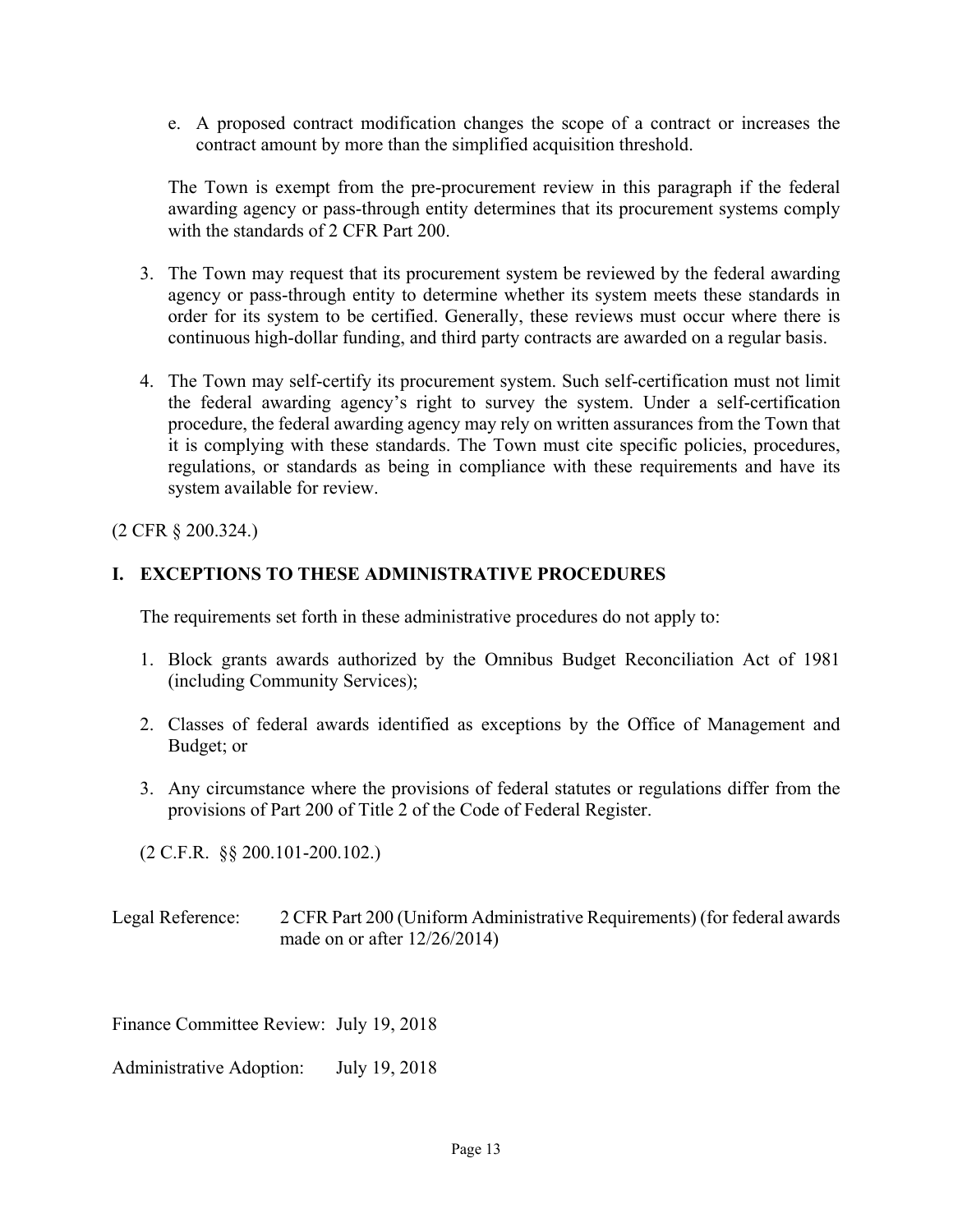#### **APPENDIX. REQUIRED CONTRACT PROVISIONS**

All contracts made by the Town for the procurement of property, goods, or services using a federal award must contain provisions covering the following, as applicable:

- **A. Remedies (over \$150,000).** Contracts for more than the simplified acquisition threshold (currently \$150,000) must address administrative, contractual, or legal remedies in instances where contractors violate or breach contract terms, and must provide for such sanctions and penalties as appropriate.
- **B. Termination for Cause and Convenience (over \$10,000).** All contracts in excess of \$10,000 must address termination for cause and for convenience by the Town, including the manner by which it will be effected and the basis for settlement.
- **C. Equal Employment Opportunity.** Except as otherwise provided under 41 CFR Part 60, all contracts that meet the definition of "federally assisted construction contract" in 41 CFR Part 60-1.360-1.3 must include the equal opportunity clause provided under 41 CFR 60-1.4(b), in accordance with Executive Order 11246, "Equal Employment Opportunity" (30 FR 12319, 12935, 3 CFR Part, 1964-1965 Comp., p. 339), as amended by Executive Order 11375, "Amending Executive Order 11246 Relating to Equal Employment Opportunity," and implementing regulations at 41 CFR Part 60, "Office of Federal Contract Compliance Programs, Equal Employment Opportunity, Department of Labor."
- **D. Davis-Bacon Act, Copeland "Anti-Kickback" Act (construction contracts over \$2,000).** When required by federal program legislation, all prime construction contracts in excess of \$2,000 awarded by the Town must include a provision for compliance with the Davis-Bacon Act (40 U.S.C. 3141-3144 and 3146-3148) as supplemented by Department of Labor regulations (29 CFR Part 5, "*Labor Standards Provisions Applicable to Contracts Covering Federally Financed and Assisted Construction*"). In accordance with the statute, contractors must be required to pay wages to laborers and mechanics at a rate not less than the prevailing wages specified in a wage determination made by the Secretary of Labor. In addition, contractors must be required to pay wages not less than once a week. The Town must place a copy of the current prevailing wage determination issued by the Department of Labor in each solicitation. The decision to award a contract or subcontract must be conditioned upon the acceptance of the wage determination. The Town must report all suspected or reported violations to the Federal awarding agency. The contracts must also include a provision for compliance with the Copeland "Anti-Kickback" Act (40 U.S.C. 3145), as supplemented by Department of Labor regulations (29 CFR Part 3, "*Contractors and Subcontractors on Public Building or Public Work Financed in Whole or in Part by Loans or Grants from the United States*"). The Act provides that each contractor or subrecipient must be prohibited from inducing, by any means, any person employed in the construction, completion, or repair of public work, to give up any part of the compensation to which he or she is otherwise entitled. The Town must report all suspected or reported violations to the Federal awarding agency.
- **E. Contract Work Hours and Safety Standards Act (over \$100,000).** Where applicable, all contracts awarded by the Town in excess of \$100,000 that involve the employment of mechanics or laborers must include a provision for compliance with 40 U.S.C. 3702 and 3704,